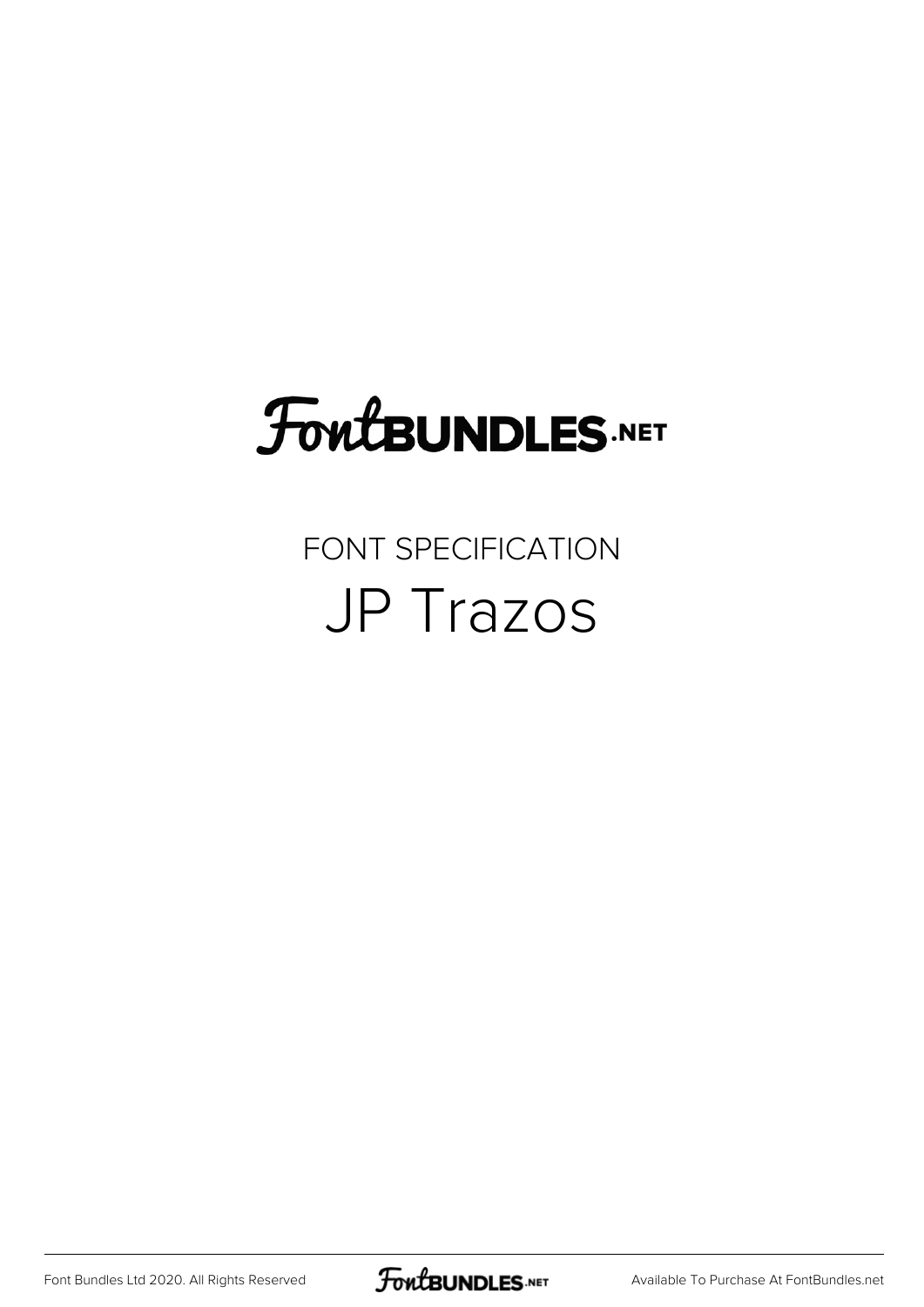#### JP TRAZOS - Regular

**Uppercase Characters** 

# ABCDEFGHIJKLMNOPQ RSTUVWXVZ

Lowercase Characters

abcdefghijklmnopgrst UVWXYZ

#### **Numbers**

### 0123456789

Punctuation and Symbols

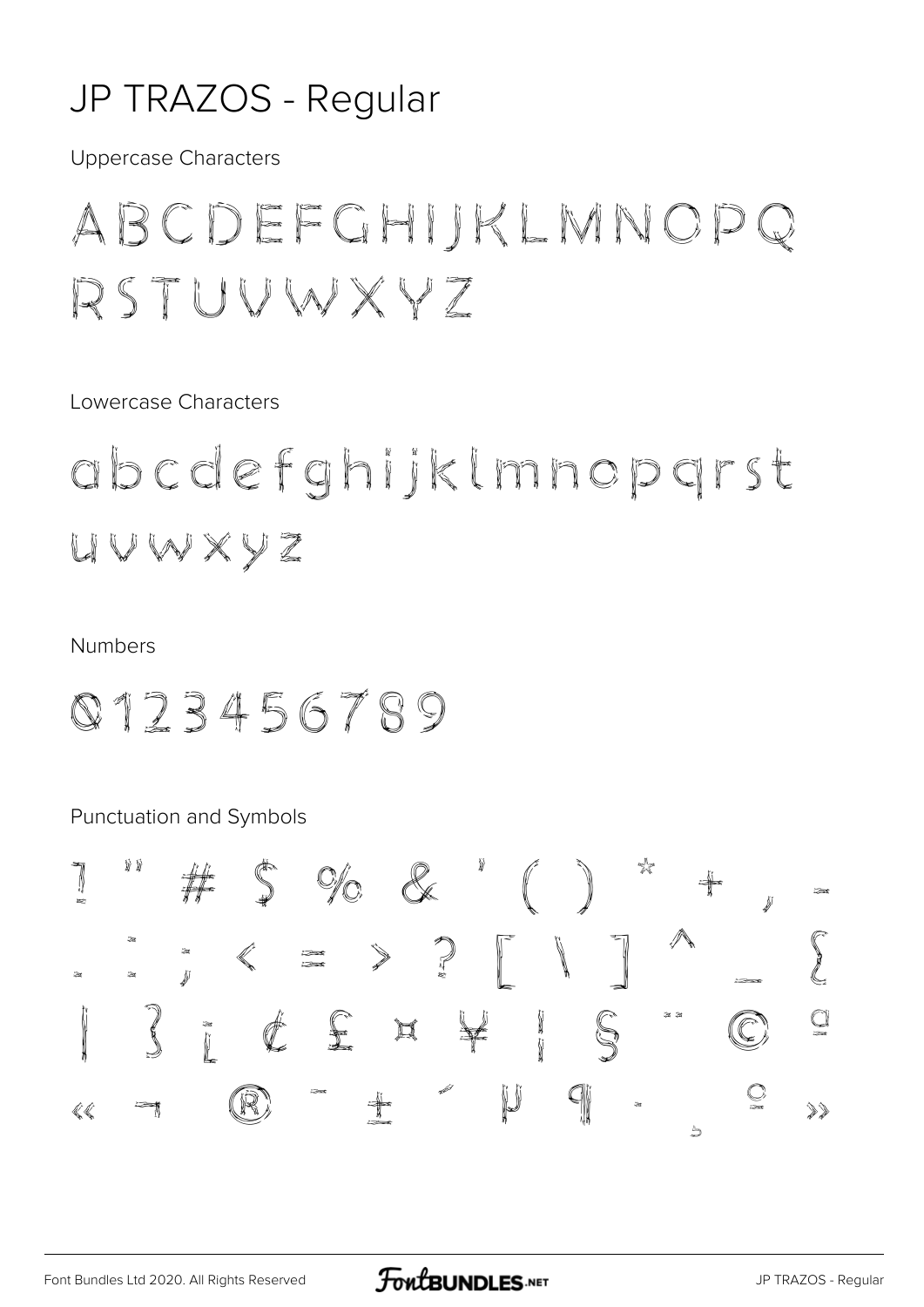All Other Glyphs